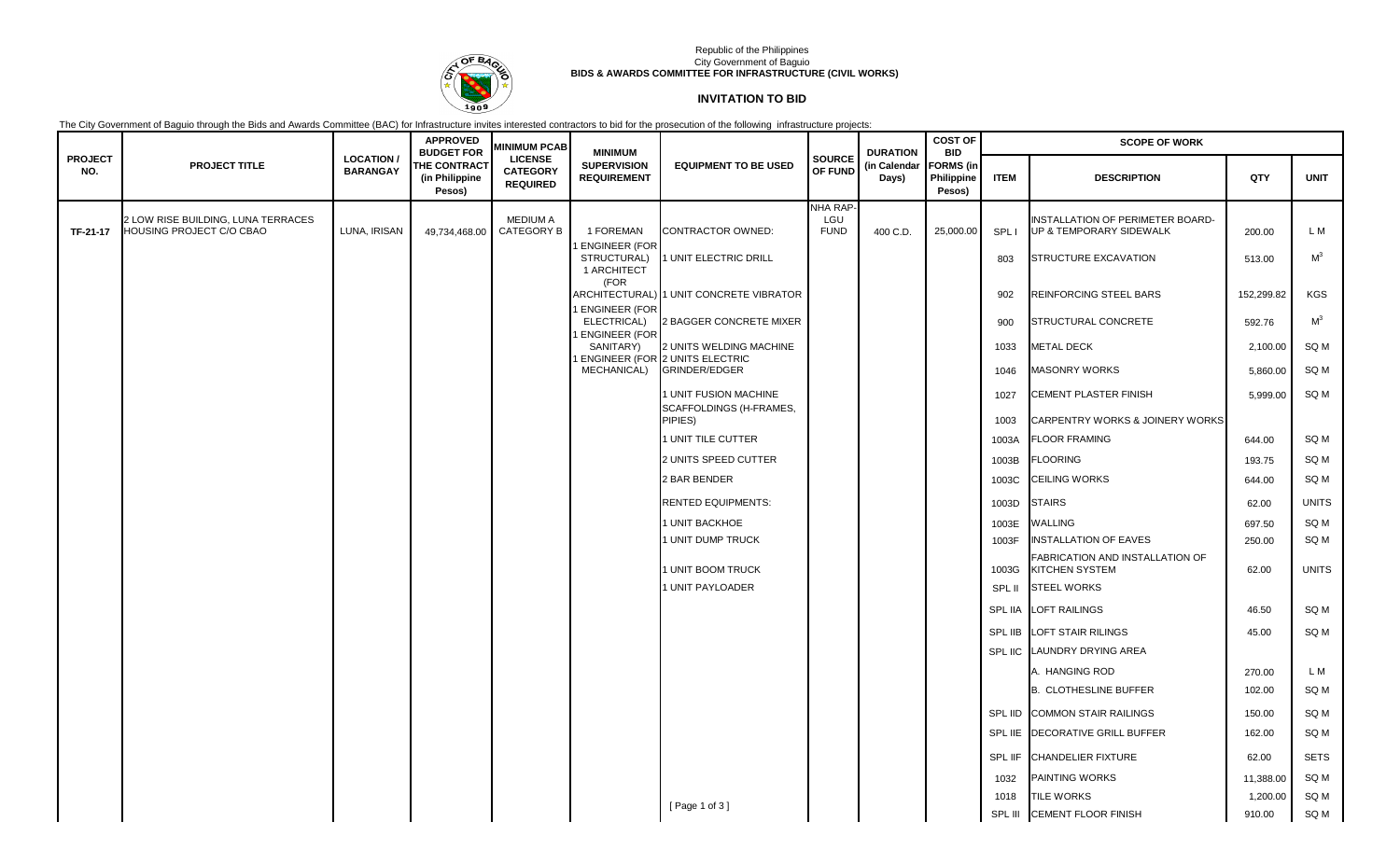

### Republic of the Philippines City Government of Baguio **BIDS & AWARDS COMMITTEE FOR INFRASTRUCTURE (CIVIL WORKS)**

## **INVITATION TO BID**

The City Government of Baguio through the Bids and Awards Committee (BAC) for Infrastructure invites interested contractors to bid for the prosecution of the following infrastructure projects:

|                       |                      |                                     | <b>APPROVED</b><br><b>BUDGET FOR</b>     | <b>MINIMUM PCAB</b>                                  | <b>MINIMUM</b>                           |                             |        | <b>DURATION</b>                         | <b>COST OF</b><br><b>BID</b> | <b>SCOPE OF WORK</b> |                                                       |         |                |  |
|-----------------------|----------------------|-------------------------------------|------------------------------------------|------------------------------------------------------|------------------------------------------|-----------------------------|--------|-----------------------------------------|------------------------------|----------------------|-------------------------------------------------------|---------|----------------|--|
| <b>PROJECT</b><br>NO. | <b>PROJECT TITLE</b> | <b>LOCATION/</b><br><b>BARANGAY</b> | THE CONTRACT<br>(in Philippine<br>Pesos) | <b>LICENSE</b><br><b>CATEGORY</b><br><b>REQUIRED</b> | <b>SUPERVISION</b><br><b>REQUIREMENT</b> | <b>EQUIPMENT TO BE USED</b> | SOURCE | OF FUND (in Calendar FORMS (in<br>Days) | <b>Philippine</b><br>Pesos)  | <b>ITEM</b>          | <b>DESCRIPTION</b>                                    | QTY     | <b>UNIT</b>    |  |
|                       |                      |                                     |                                          |                                                      |                                          |                             |        |                                         |                              | 1047                 | ROOF FRAMING                                          | 1.00    | LOT            |  |
|                       |                      |                                     |                                          |                                                      |                                          |                             |        |                                         |                              | 1014                 | ROOFING AND ACCESSORIES                               | 385.60  | SQ M           |  |
|                       |                      |                                     |                                          |                                                      |                                          |                             |        |                                         |                              | 1100                 | <b>ELECTRICAL WORKS</b>                               | 1216.00 | <b>OUTLETS</b> |  |
|                       |                      |                                     |                                          |                                                      |                                          |                             |        |                                         |                              | 1208                 | FIRE ALARM SYSTEM (220V SUPPLY)                       | 62.00   | <b>UNITS</b>   |  |
|                       |                      |                                     |                                          |                                                      |                                          |                             |        |                                         |                              | 1001                 | <b>STORM DRAINAGE &amp; SEWERAGE</b><br><b>SYSTEM</b> | 112.00  | L M            |  |
|                       |                      |                                     |                                          |                                                      |                                          |                             |        |                                         |                              | 1002                 | <b>PLUMBING WORKS</b>                                 | 62.00   | <b>UNITS</b>   |  |
|                       |                      |                                     |                                          |                                                      |                                          |                             |        |                                         |                              | 1202                 | <b>FIRE PROTECTION SYSTEM</b>                         | 14.00   | <b>UNITS</b>   |  |
|                       |                      |                                     |                                          |                                                      |                                          |                             |        |                                         |                              | 1008                 | WINDOWS SCHEDULES                                     | 377.31  | SQ M           |  |
|                       |                      |                                     |                                          |                                                      |                                          |                             |        |                                         |                              | 1006                 | DOOR SCHEDULES                                        | 148.00  | <b>SETS</b>    |  |
|                       |                      |                                     |                                          |                                                      |                                          |                             |        |                                         |                              |                      | SPL IV WATER TANK                                     | 1.00    | <b>UNIT</b>    |  |
|                       |                      |                                     |                                          |                                                      |                                          |                             |        |                                         |                              | 903                  | FORMWORKS & FALSEWORKS (LABOR<br>ONLY)                | 1.00    | LOT            |  |
|                       |                      |                                     |                                          |                                                      |                                          |                             |        |                                         |                              | 800                  | <b>CLEARING AND GRUBBING</b>                          | 1.00    | LOT            |  |
|                       |                      |                                     |                                          |                                                      |                                          |                             |        |                                         |                              |                      | SPL IV MISCELLANEOUS ITEM                             | 1.00    | LOT            |  |
|                       |                      |                                     |                                          |                                                      |                                          |                             |        |                                         |                              | 903                  | FORMWORKS (SEMI-EXPENDABLE<br><b>MATERIALS)</b>       | 1.00    | LOT            |  |
|                       |                      |                                     |                                          |                                                      |                                          |                             |        |                                         |                              |                      | SPL V TRANSFORMER                                     | 1.00    | LOT            |  |